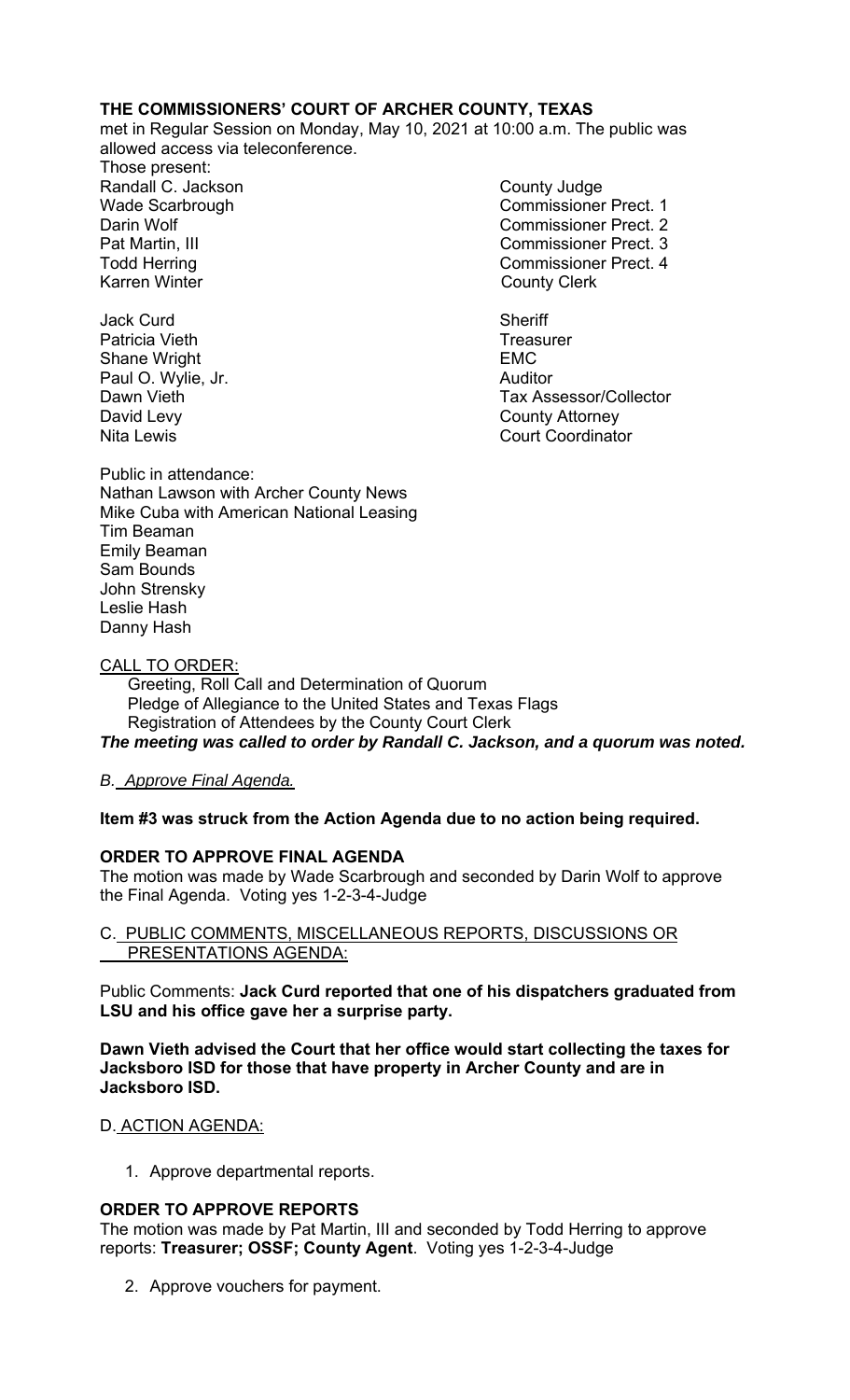# **ORDER TO APPROVE VOUCHERS**

The motion was made by Pat Martin, III and seconded by Darin Wolf to approve vouchers for payments. Voting yes 1-2-3-4-Judge

- 3. Approve line item transfers. **Removed.**
- 4. Approve Education Certificates.

## **ORDER TO APPROVE CERTIFICATES**

The motion was made by Randall C. Jackson and seconded by Wade Scarbrough to approve education certificates: **Dawn Vieth; Joe Aulds**. Voting yes 1-2-3-4-Judge

5. Approve Publisher's Certificates.

## **ORDER TO APPROVE CERTIFICATES**

The motion was made by Todd Herring and seconded by Pat Martin, III to approve publisher's certificates. Voting yes 1-2-3-4-Judge

6. Approve Minutes from previous month – April, 2021.

# **ORDER APPROVING MINUTES**

The motion was made by Wade Scarbrough and seconded by Darin Wolf to approve minutes from April, 2021. Voting yes 1-2-3-4-Judge

**7.** Consider and/or approve the services of Edgin, Parkman, Fleming & Fleming, Inc to perform the External Audit for the County of Archer for the year ended September 30, 2021. **Paul O. Wylie, Jr. discussed with the Court how easy Edgin, Parkman, Fleming & Fleming were to work with. Wylie recommended approving the contract for the external audit.** 

#### **ORDER TO APPROVE AUDIT SERVICES**

The motion was made by Darin Wolf and seconded by Wade Scarbrough to approve Edgin, Parkman, Fleming & Fleming, Inc. to perform the External Audit for the County of Archer for the year ended September 30, 2021. Voting yes 1-2-3-4-Judge

**8.** Consider and/or take action on sharing the cost of warning lights near the intersection of Lakeside City and Hwy 79. **Randall C. Jackson explained where the lights would be placed. Wade Scarbrough reported that the City of Lakeside City would pay for the lights in the city limits of Lakeside City if the County would fund the one outside of the city limits. Darin Wolf discussed the fire departments in Windthorst and Scotland were located on Hwy 281 and each department would probably ask the Court to fund warning lights for them. Paul O. Wylie, Jr. discussed funding options.** 

#### **ORDER TO SHARE COST**

The motion was made by Wade Scarbrough and seconded by Todd Herring to split the cost of warning lights near the intersection of Lakeside City and Hwy 79 in the amount of \$8,896.00. Precinct 1 would fund the County's portion in the amount of \$4,448.00. Voting yes 1-4-Judge; No 2-3

**9.** Discuss and/or take action on a property owner's request for a deviation from the countywide Septic System policy for Lot 3A Block 2 of the Buchanan Subdivision at Lakeside City, Texas.(tabled April 26, 2021) **Wade Scarbrough discussed the request from Tim Beaman. David Levy discussed the requirements that were in place when the property was subdivided. Darin Wolf asked if someone would be able to build a new home on the property. Pat Martin, III asked if the lot had been replated recently.** 

#### **ORDER TO AFFIRM RULES AND REGULATIONS**

The motion was made by Pat Martin, III and seconded by Wade Scarbrough to affirm the Archer County rules and regulations for OSSF as well as Texas law will apply to Lot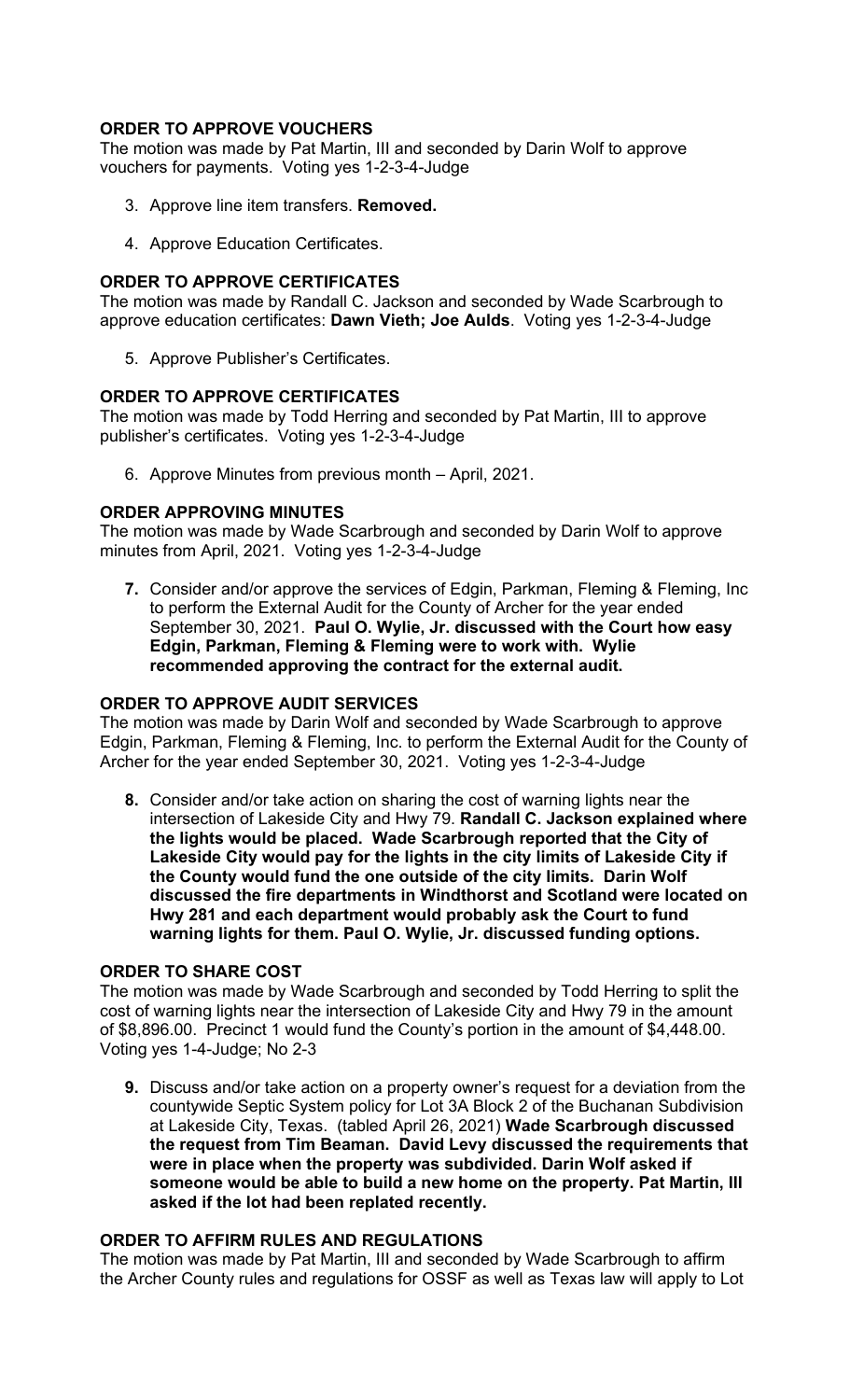3A, Block 2, of the Buchanan Subdivision at Lakeside City but the Court does not have specific information to grant an OSSF application. The County cannot accept or deny a deviation from the 2011 septic systems guidelines. Voting yes 1-2-3-4-Judge

10. Discuss and/or take action on Lot 8 Block 31, Town of Archer City, Texas.

## **ORDER TO ADVERTISE**

The motion was made by Pat Martin, III and seconded by Darin Wolf to advertise for bids on Lot 8, Block 31, of the Town of Archer City, Texas for Monday, June, 14 2021 at 10:00 a.m. Voting yes 1-2-3-4-Judge

11. Open bids for Cameras and Control System.

## **Open Bids**

Cornerstone in San Antonio, TX \$545,561.00

**Sustainable Security Solutions in San Antonio, TX**  $\overline{$}297,451.00$ 

**12.** Award bid for Cameras and Control System. **Bid acceptance was moved to the end of Court after Executive Session. The following order was approved at the completion of Executive Session.** 

## **ORDER TO TABLE ACCEPTING BID**

The motion was made by Wade Scarbrough and seconded by Darin Wolf to table accepting the bid for cameras and control system for the Archer County Jail. Voting yes 1-2-3-4-Judge

13. Open Bids for the Financing of an Asphalt Zipper.

## **Open Bids**

American National Leasing Company 2.50% interest for 3 year or 5 year with document fee of \$65.00

#### Signature Public Funding Corp.

1.735% interest for 4 year or 5 year with document fee of \$500.00 This bid is for immediate possession and financing, which disqualified this bid.

Welch State Bank 2.88% interest for 5 years with document fee of \$300.00

14. Award Bid for the Financing of an Asphalt Zipper.

# **ORDER ACCEPTING BIDS**

The motion was made by Wade Scarbrough and seconded by Darin Wolf to accept the bid of American National Leasing Company for financing of an Asphalt Zipper it be delivered to Archer County in August 2021. Voting yes 1-2-4-Judge; Abstain 3

- **15.** Discuss FEMA Flood Plain Map changes. **Shane Wright discussed flood plain map that went into effect on February 1, 2021. The County may need to get a base elevation on places in the county from Corlett, Probst & Boyd. Jackson stated that there was money in the flood plain budget to be able to afford a base elevation report. Wright gave an update on the Winter storm on 2021. The county has a disaster declaration for the county but not for individual homeowners. No action taken.**
- **16.** Discuss and/or take action on salvage/surplus items. **Patricia Vieth discussed copiers and CD burner that were no longer operational. Vieth requested the Court to declare items surplus.**